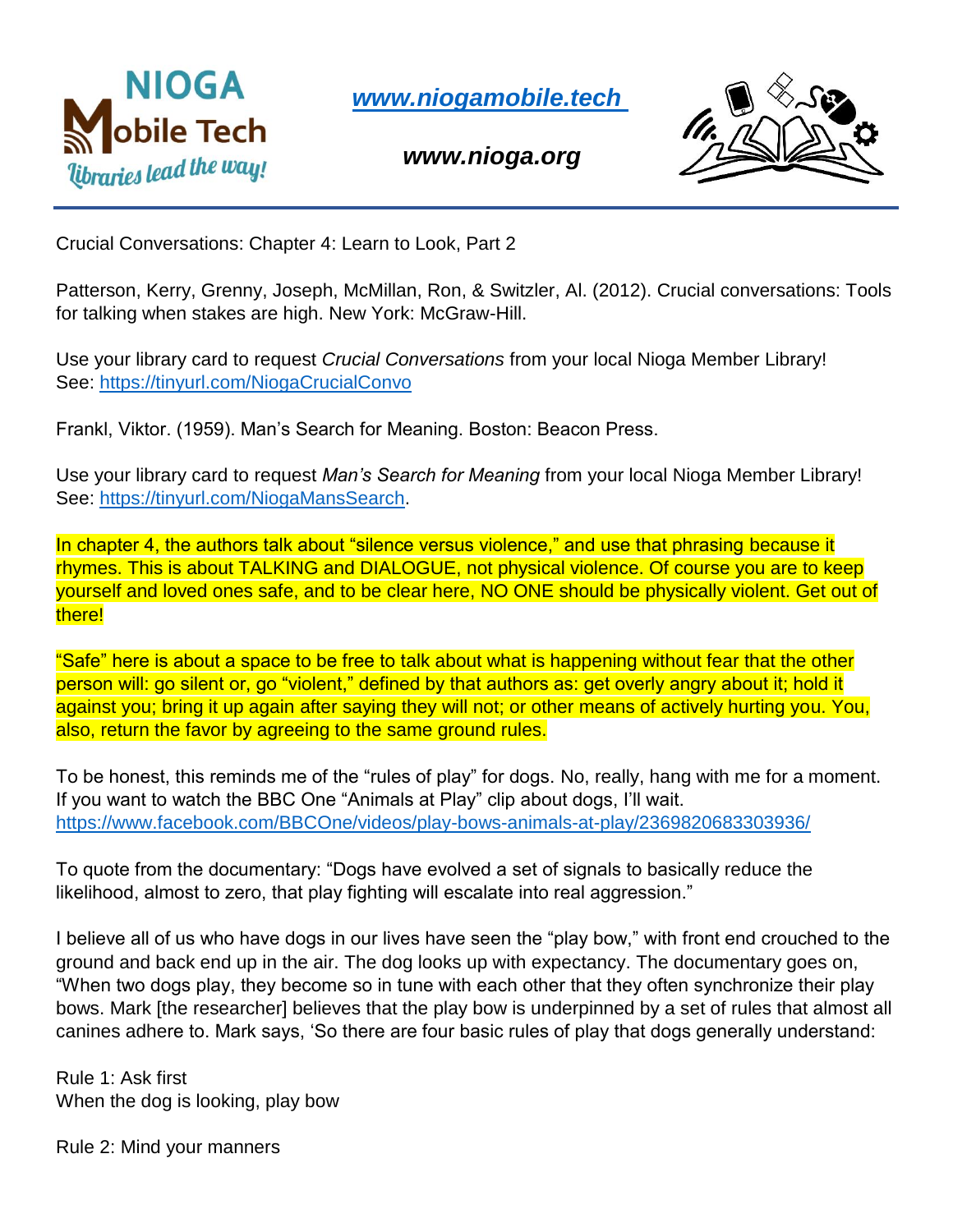Don't be too aggressive (biting, hitting). Dogs literally "self-handicap" or restrain themselves to ensure they don't inflict injuries

What happens if a dog goes too far? Play stops immediately.

Rule 3: Admit when you're wrong – if a dog bites too hard, they back up. The offended dog will yip and back up. The offending dog backs off, play bows to ask if play can resume, and if the bow is returned, the session goes from there.

Rule 4: Be honest. Mark says in the video, "Don't ask another dog to play and then violate the rules." If dogs don't play fair, they are "marked" as a cheater and OTHER DOGS WILL NOT PLAY WITH THEM!



I think the parallels are fairly obvious and dovetail into everything else we've been talking about. Going back to chapter 4 and the authors' definitions of silence and violence:

| Silence                                     | <b>Niolence</b>                         |
|---------------------------------------------|-----------------------------------------|
| Withholding meaning (and dialogue) from the | Forcing their own meaning into the pool |
| pool of shared meaning                      |                                         |

"Silence consists of any act to purposefully withhold information from the pool of meaning. It's almost always done as a means of avoiding potential problems. People may *mask, avoid, or withdraw*. (p. 58).

"Violence consists of any verbal strategy that attempts to convince, control, or compel others to [a] point of view. Methods range from name-calling and monologuing to making threats. The three most common forms are controlling, labeling, and attacking" (p. 60).